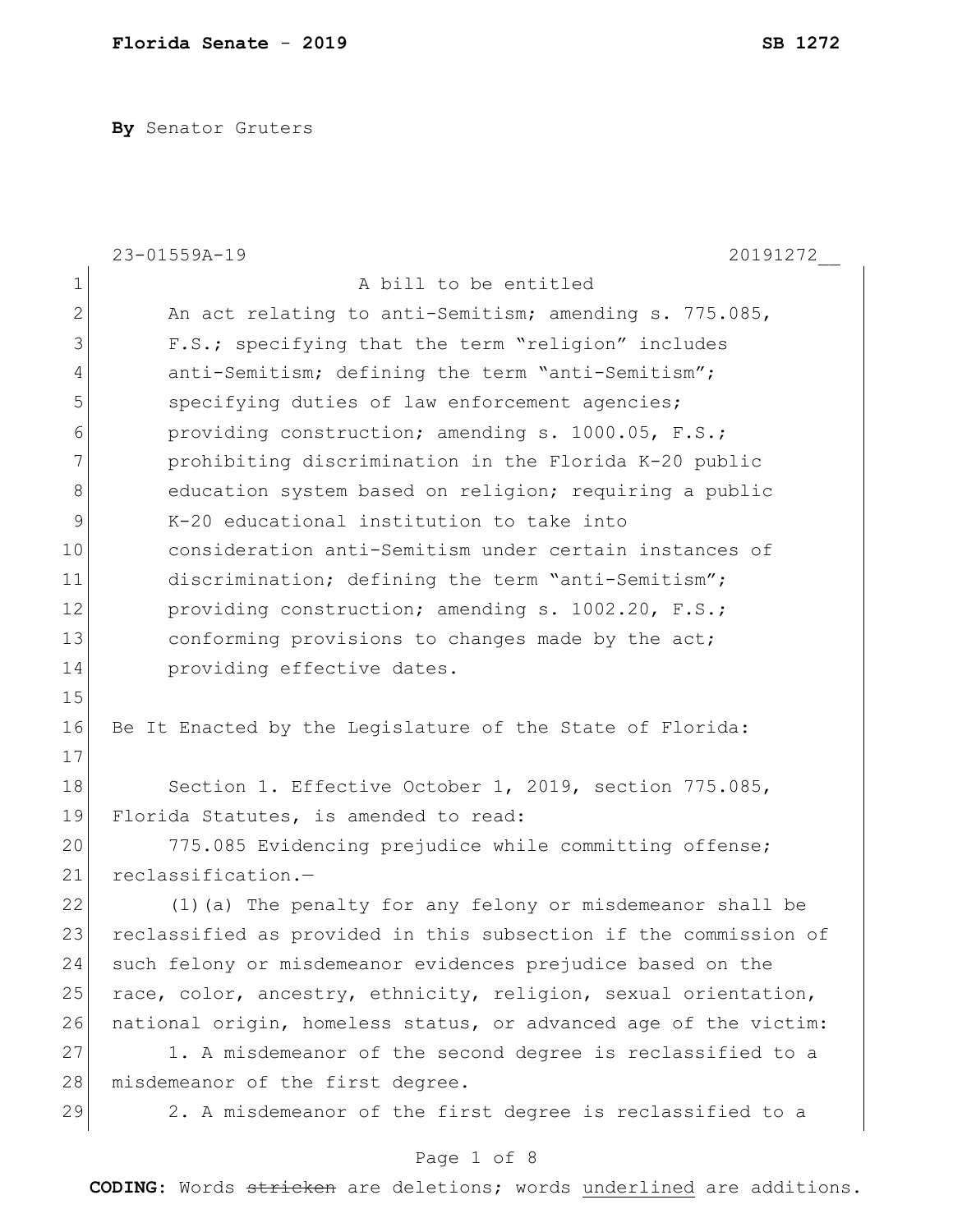|    | 23-01559A-19<br>20191272                                        |
|----|-----------------------------------------------------------------|
| 30 | felony of the third degree.                                     |
| 31 | 3. A felony of the third degree is reclassified to a felony     |
| 32 | of the second degree.                                           |
| 33 | 4. A felony of the second degree is reclassified to a           |
| 34 | felony of the first degree.                                     |
| 35 | 5. A felony of the first degree is reclassified to a life       |
| 36 | felony.                                                         |
| 37 | (b) As used in paragraph (a), the term:                         |
| 38 | 1. "Advanced age" means that the victim is older than 65        |
| 39 | years of age.                                                   |
| 40 | 2. "Homeless status" means that the victim:                     |
| 41 | a. Lacks a fixed, regular, and adequate nighttime               |
| 42 | residence; or                                                   |
| 43 | b. Has a primary nighttime residence that is:                   |
| 44 | (I) A supervised publicly or privately operated shelter         |
| 45 | designed to provide temporary living accommodations; or         |
| 46 | (II) A public or private place not designed for, or             |
| 47 | ordinarily used as, a regular sleeping accommodation for human  |
| 48 | beings.                                                         |
| 49 | 3. "Religion" includes, but is not limited to, anti-            |
| 50 | Semitism. The term "anti-Semitism" means a perception of Jewish |
| 51 | people, which may be expressed as hatred toward Jewish people.  |
| 52 | Rhetorical or physical manifestations of anti-Semitism may be   |
| 53 | directed toward Jewish or non-Jewish individuals or their       |
| 54 | property, or toward Jewish community institutions and religious |
| 55 | facilities. For purposes of this section, the term "anti-       |
| 56 | Semitism" includes all of the following:                        |
| 57 | a. Calling for, aiding, or justifying the killing or            |
| 58 | harming of Jewish people, often in the name of a radical        |

# Page 2 of 8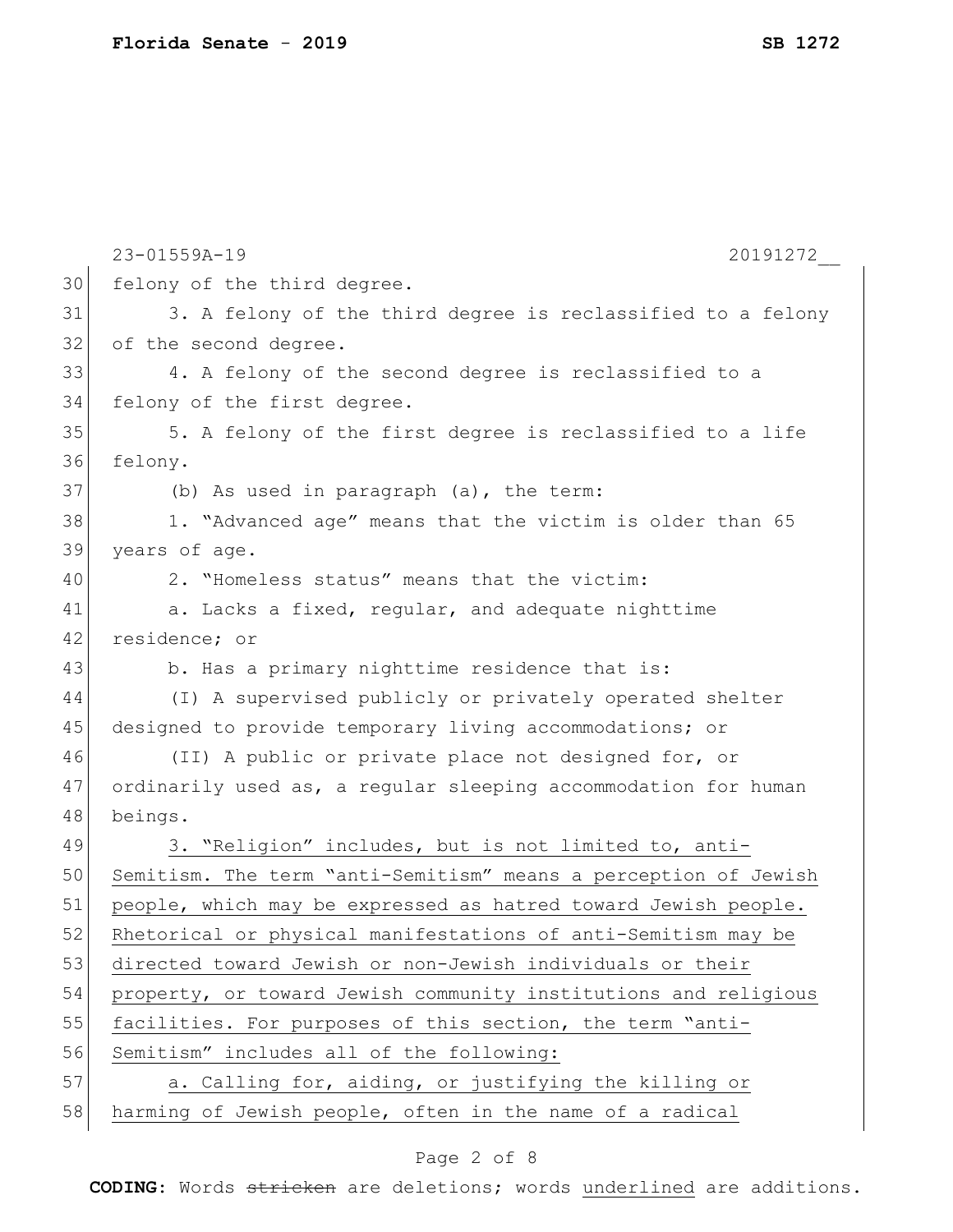|    | 20191272<br>23-01559A-19                                         |
|----|------------------------------------------------------------------|
| 59 | ideology or an extremist view of religion.                       |
| 60 | b. Making mendacious, dehumanizing, demonizing, or               |
| 61 | stereotypical allegations about Jewish people as such or the     |
| 62 | power of Jewish people as a collective, including allegations    |
| 63 | such as the myth about a world Jewish conspiracy or of Jewish    |
| 64 | people controlling the media, economy, government, or other      |
| 65 | societal institutions.                                           |
| 66 | c. Accusing the Jewish people as a people of being               |
| 67 | responsible for real or imagined wrongdoing committed by a       |
| 68 | single Jewish person or group, the State of Israel, or even for  |
| 69 | acts committed by non-Jewish people.                             |
| 70 | d. Accusing the Jewish people as a people or the State of        |
| 71 | Israel of inventing or exaggerating the Holocaust.               |
| 72 | e. Accusing Jewish citizens of countries other than Israel       |
| 73 | of being more loyal to Israel, or the alleged priorities of      |
| 74 | Jewish people worldwide, than to the interest of their own       |
| 75 | nations.                                                         |
| 76 | f. Demonizing Israel by using the symbols and images             |
| 77 | associated with classic anti-Semitism to characterize Israel,    |
| 78 | Israelis, drawing comparisons of contemporary Israeli policy to  |
| 79 | that of the Nazis, or blaming Israel for all inter-religious or  |
| 80 | political tensions.                                              |
| 81 | g. Applying a double standard to Israel by requiring             |
| 82 | behavior of Israel that is not expected or demanded of any other |
| 83 | democratic nation, or focusing peace or human rights             |
| 84 | investigations only on Israel.                                   |
| 85 | h. Delegitimizing Israel by denying the Jewish people their      |
| 86 | right to self-determination and denying Israel the right to      |
| 87 | exist.                                                           |

# Page 3 of 8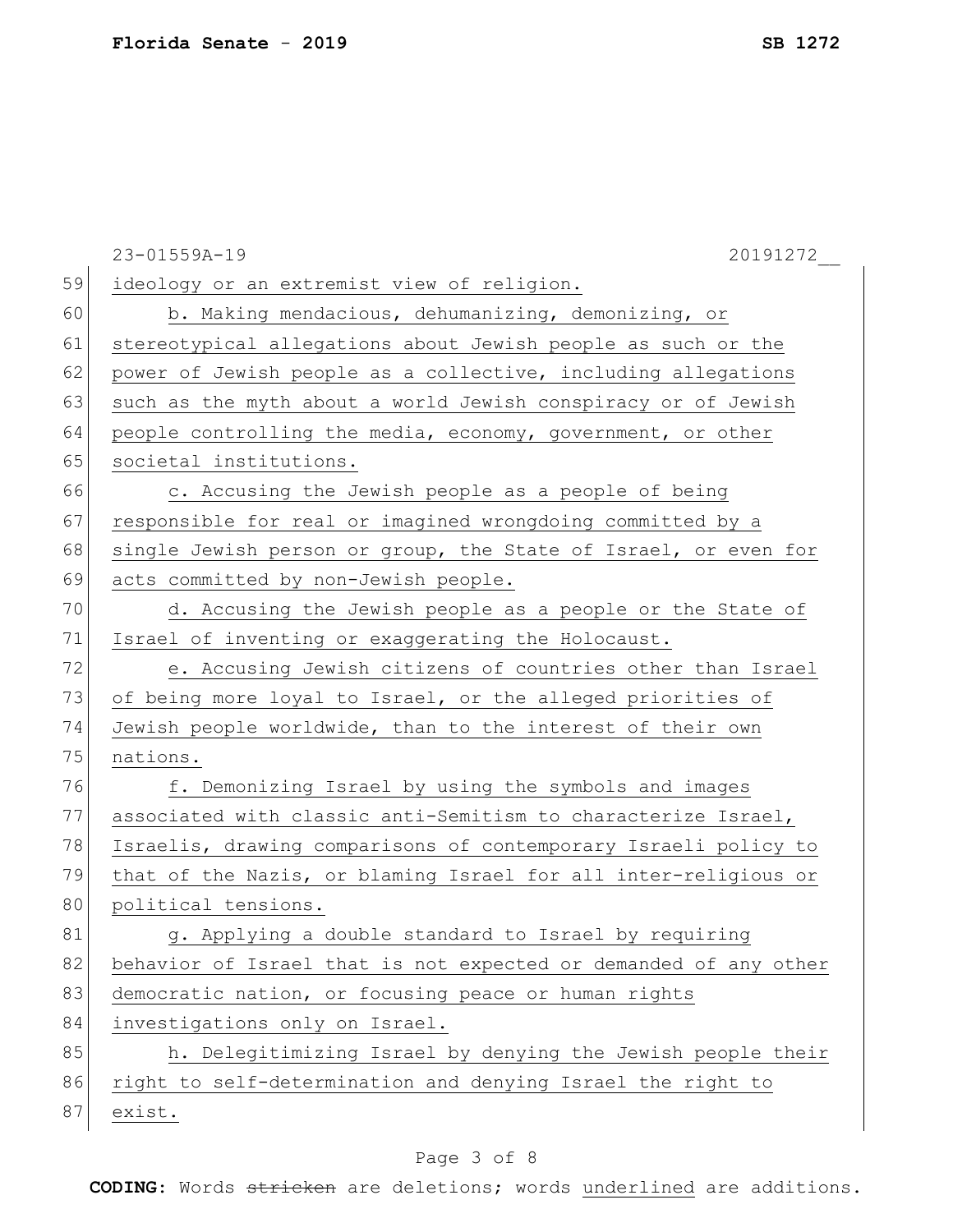|     | $23 - 01559A - 19$<br>20191272                                   |
|-----|------------------------------------------------------------------|
| 88  |                                                                  |
| 89  | However, criticism of Israel which is similar to criticism       |
| 90  | toward any other country may not be regarded as anti-Semitic.    |
| 91  | (2) A person or organization that establishes by clear and       |
| 92  | convincing evidence that it has been coerced, intimidated, or    |
| 93  | threatened in violation of this section has a civil cause of     |
| 94  | action for treble damages, an injunction, or any other           |
| 95  | appropriate relief in law or in equity. Upon prevailing in such  |
| 96  | civil action, the plaintiff may recover reasonable attorney fees |
| 97  | and costs.                                                       |
| 98  | (3) It is an essential element of this section that the          |
| 99  | record reflect that the defendant perceived, knew, or had        |
| 100 | reasonable grounds to know or perceive that the victim was       |
| 101 | within the class delineated in this section.                     |
| 102 | (4) (a) In investigating an alleged violation of law, a law      |
| 103 | enforcement agency shall take into consideration the             |
| 104 | requirements of this section and the definition of anti-Semitism |
| 105 | for purposes of determining whether the alleged violation was    |
| 106 | motivated by anti-Semitism or other intent sufficient to fall    |
| 107 | within this section, consistent with federal statutes            |
| 108 | prohibiting hate crimes.                                         |
| 109 | (b) This section does not diminish or infringe upon any          |
| 110 | right protected under the First Amendment to the Constitution of |
| 111 | the United States or the State Constitution. This section may    |
| 112 | not be construed to conflict with federal or state               |
| 113 | discrimination laws.                                             |
| 114 | Section 2. Present subsection (7) of section 1000.05,            |
| 115 | Florida Statutes, is redesignated as subsection $(8)$ , a new    |
| 116 | subsection (7) is added to that section, and paragraphs (a),     |

# Page 4 of 8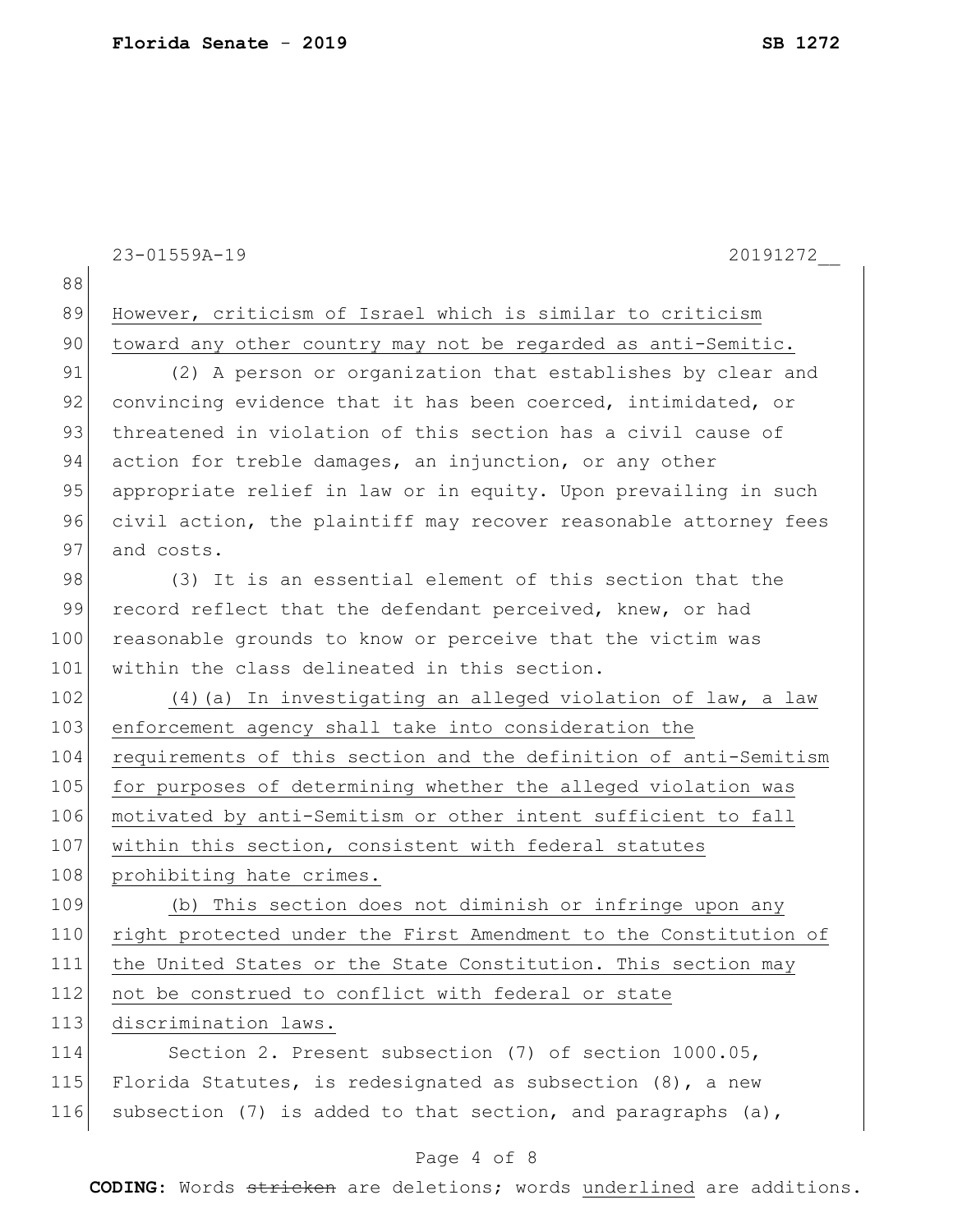23-01559A-19 20191272\_\_ 117 (b), (c), and (e) of subsection (2) of that section are amended, 118 to read: 120 the Florida K-20 public education system prohibited; equality of 122 (2) (a) Discrimination on the basis of race, ethnicity, 123 | national origin, gender, disability, religion, or marital status 124 against a student or an employee in the state system of public 125 K-20 education is prohibited. No person in this state shall, on 126 the basis of race, ethnicity, national origin, gender, 127 disability, religion, or marital status, be excluded from 128 participation in, be denied the benefits of, or be subjected to 129 discrimination under any public K-20 education program or 130 activity, or in any employment conditions or practices, 131 conducted by a public educational institution that receives or 132 benefits from federal or state financial assistance. 133 (b) The criteria for admission to a program or course shall 137 (c) All public K-20 education classes shall be available to 138 all students without regard to race, ethnicity, national origin, 139 gender, disability, religion, or marital status; however, this 140 is not intended to eliminate the provision of programs designed 141 to meet the needs of students with limited proficiency in 142 English, gifted students, or students with disabilities or 143 programs tailored to students with specialized talents or 144 skills.

119 1000.05 Discrimination against students and employees in 121 access required.-

134 not have the effect of restricting access by persons of a 135 particular race, ethnicity, national origin, gender, disability, 136 religion, or marital status.

145 (e) Guidance services, counseling services, and financial

## Page 5 of 8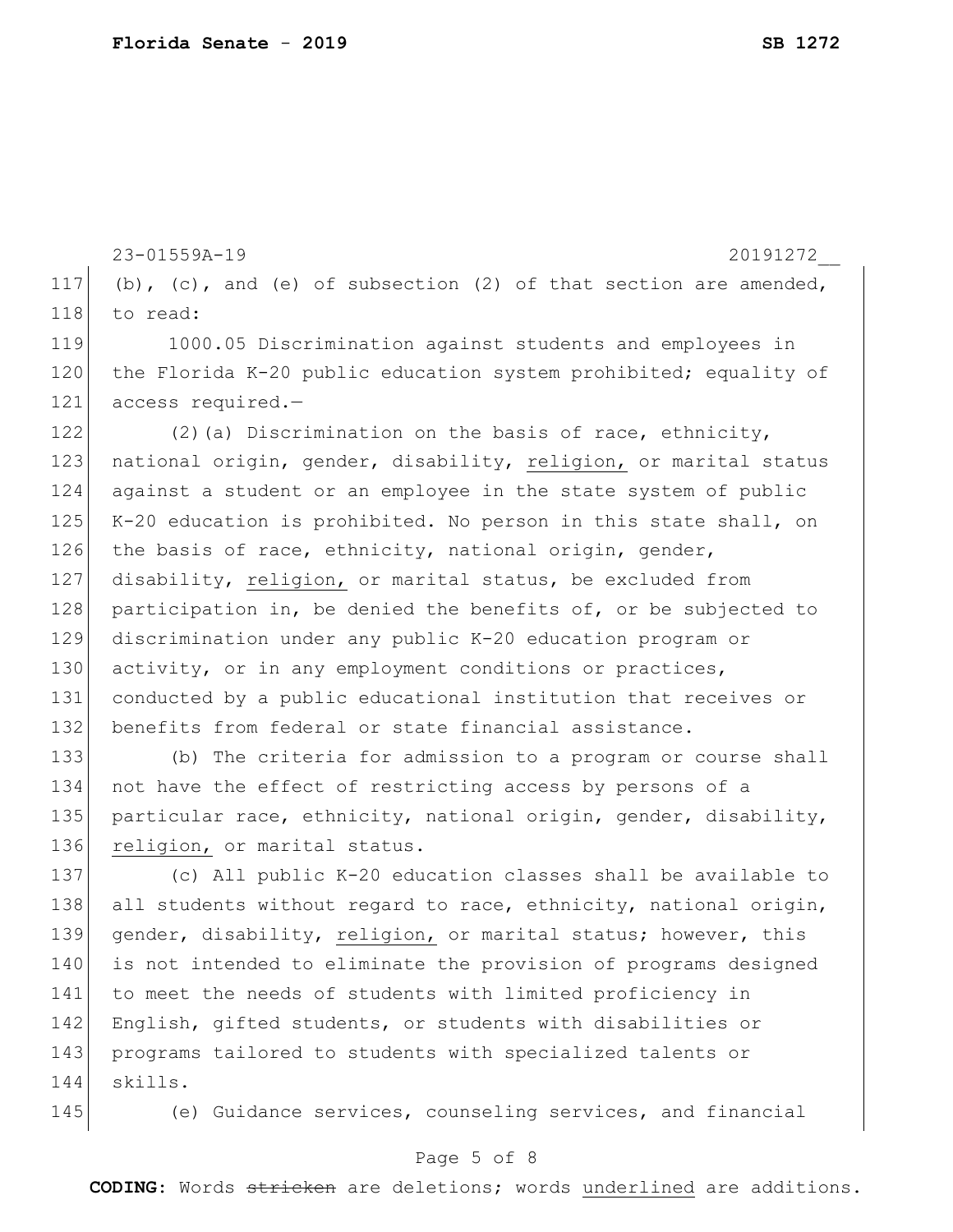|     | 23-01559A-19<br>20191272                                         |
|-----|------------------------------------------------------------------|
| 146 | assistance services in the state public K-20 education system    |
| 147 | shall be available to students equally. Guidance and counseling  |
| 148 | services, materials, and promotional events shall stress access  |
| 149 | to academic and career opportunities for students without regard |
| 150 | to race, ethnicity, national origin, gender, disability,         |
| 151 | religion, or marital status.                                     |
| 152 | (7) A public K-20 educational institution must treat             |
| 153 | discrimination by students or employees or resulting from        |
| 154 | institutional policies based on anti-Semitism in an identical    |
| 155 | manner to discrimination based on race. For purposes of this     |
| 156 | section, the term "anti-Semitism" includes all of the following: |
| 157 | (a) A certain perception of the Jewish people, which may be      |
| 158 | expressed as hatred toward Jewish people.                        |
| 159 | (b) Rhetorical and physical manifestations of anti-Semitism      |
| 160 | directed toward a Jewish or non-Jewish individual or his or her  |
| 161 | property or toward Jewish community institutions or religious    |
| 162 | facilities.                                                      |
| 163 | (c) Calling for, aiding, or justifying the killing or            |
| 164 | harming of a Jewish person, often in the name of a radical       |
| 165 | ideology or an extremist view of religion.                       |
| 166 | (d) Making mendacious, dehumanizing, demonizing, or              |
| 167 | stereotypical allegations about a Jewish person as such or the   |
| 168 | power of the Jewish community as a collective, especially, but   |
| 169 | not exclusively, the myth about a world Jewish conspiracy or of  |
| 170 | the Jewish community controlling the media, economy, government  |
| 171 | or other societal institutions.                                  |
| 172 | (e) Accusing the Jewish people as a people of being              |
| 173 | responsible for real or imagined wrongdoing committed by a       |
| 174 | single Jewish person or group, by the State of Israel, or even   |
|     |                                                                  |

# Page 6 of 8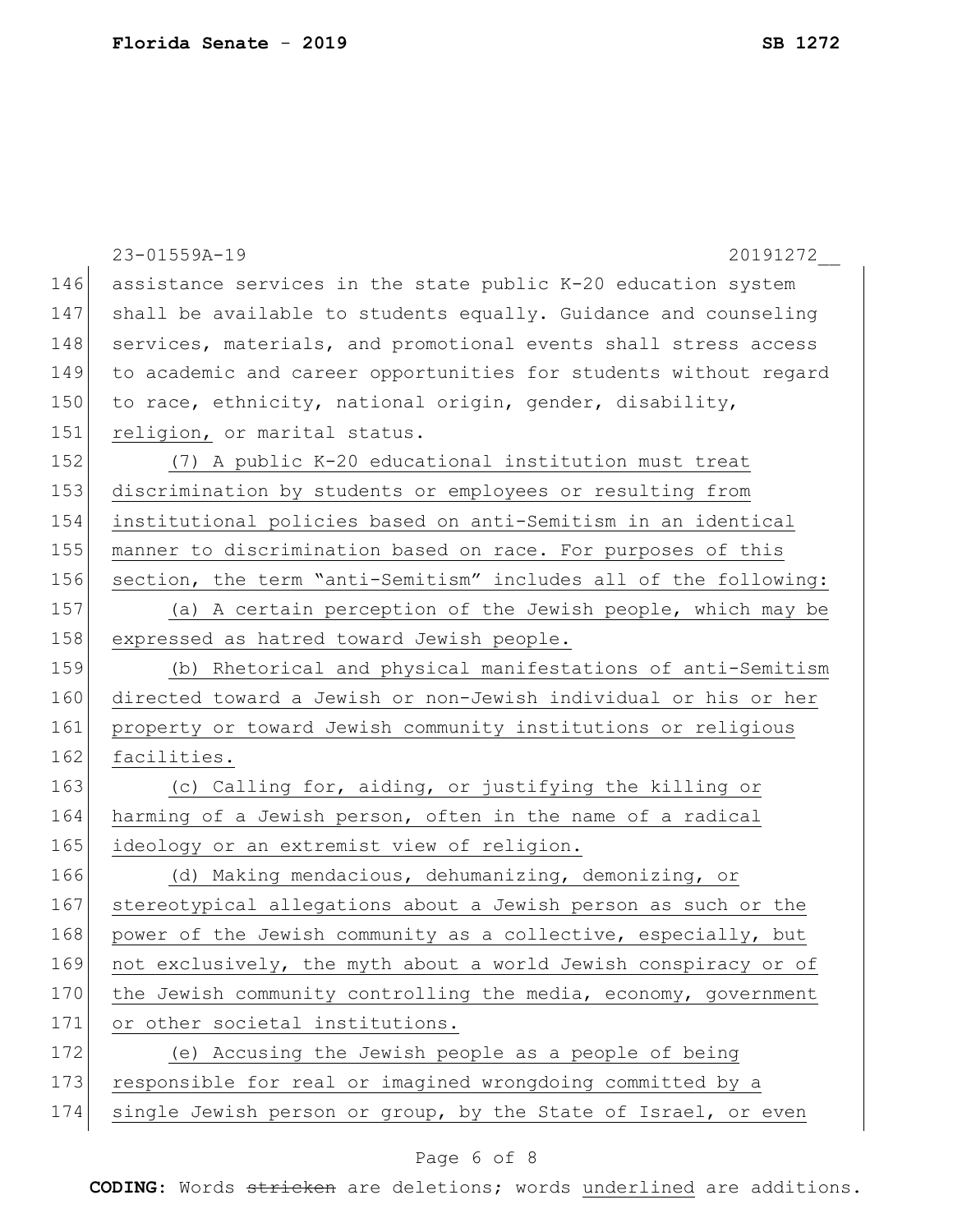|     | 23-01559A-19<br>20191272                                         |
|-----|------------------------------------------------------------------|
| 175 | for acts committed by non-Jewish people.                         |
| 176 | (f) Accusing the Jewish people as a people or the State of       |
| 177 | Israel of inventing or exaggerating the Holocaust.               |
| 178 | (g) Accusing Jewish citizens of being more loyal to Israel,      |
| 179 | or the alleged priorities of Jewish people worldwide, than to    |
| 180 | the interest of their own nations.                               |
| 181 | (h) Demonizing Israel by using the symbols and images            |
| 182 | associated with classic anti-Semitism to characterize Israel,    |
| 183 | Israelis, drawing comparisons of contemporary Israeli policy to  |
| 184 | that of the Nazis, or blaming Israel for all inter-religious or  |
| 185 | political tensions.                                              |
| 186 | (i) Applying a double standard to Israel by requiring            |
| 187 | behavior of Israel that is not expected or demanded of any other |
| 188 | democratic nation, or focusing peace or human rights             |
| 189 | investigations only on Israel.                                   |
| 190 | (j) Delegitimizing Israel by denying the Jewish people           |
| 191 | their right to self-determination and denying Israel the right   |
| 192 | to exist.                                                        |
| 193 |                                                                  |
| 194 | However, criticism of Israel that is similar to criticism toward |
| 195 | any other country may not be regarded as anti-Semitic.           |
| 196 | Section 3. Subsection (7) of section 1002.20, Florida            |
| 197 | Statutes, is amended to read:                                    |
| 198 | 1002.20 K-12 student and parent rights.-Parents of public        |
| 199 | school students must receive accurate and timely information     |
| 200 | regarding their child's academic progress and must be informed   |
| 201 | of ways they can help their child to succeed in school. K-12     |
| 202 | students and their parents are afforded numerous statutory       |
| 203 | rights including, but not limited to, the following:             |
|     | Page 7 of 8                                                      |